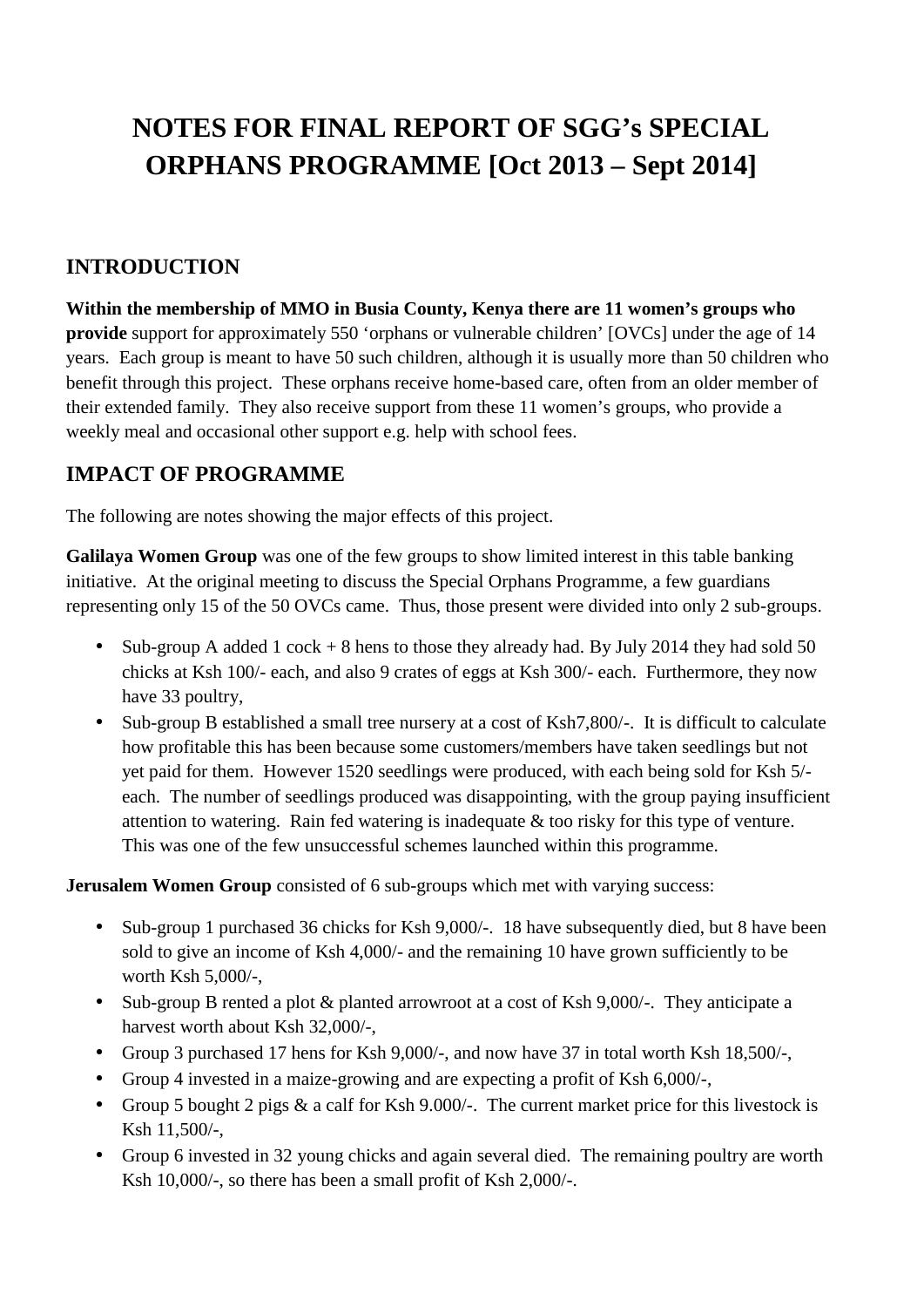**Khuyala ECDC** has 36 members. The group is responsible for the running of an Early Child Development Centre where some 80 children receive a daily meal and have their first introduction to formal education. The 6 sub-groups invested as follows:

- Group 1 bought 2 goats. They now have an additional 2 kids,
- Group 2 bought 12 hens at Ksh500/- each with the remaining funds being used for vaccinations & feeders. They now have  $27$  hens  $+ 20$  chicks,
- Group 3 are practising cereal trading, and spent most of their funds on 2 large sacks of maize,
- Group 4 bought 10 hens, but used half their funds to construct a poultry house. At present they have 20 hens who are laying eggs,
- Group 5 bought 2 pigs with the remaining funds spent on pig feed. They now have 7 piglets in addition to the original 2 pigs,
- Group 6 bought 2 sheep, both of which are now pregnant,
- There was also a project for the whole group. With this larger income-generation scheme the members purchased 66 hens. At present we have no further information about how this scheme has developed.

**Lonely Orphans** are based at an ECDC near Matayos market. 58 OVCs are currently attending, and these children come from 3 separate CBOs ie. Lonely Orphans, Asante Kwa Jembe, and Tenda Farmers. Each of these CBOs divided their guardians into 2 sub-groups to give 6 sub-groups in total. Their investments were as follows:

- The 9 members of Bidii invested their Ksh10,000/- by purchasing 1 boar  $+3$  piglets for Ksh4,000/-, 7 laying hens for Ksh5,000/-, and 100 seedlings for Ksh1,000/-. This meant that the group initially owned 200 small eucalyptus & grevillea trees, but seasonal drought & pests reduced this number to 130 by July 2014,
- The second LO sub-group, called Upendo, has 10 members, who used their funds to purchase 200 seedlings at Ksh2,000/-, bought 2 hens at Ksh1,000/-, bought a banana sucker for each member at Ksh2,000/-, used Ksh4,000/- to rent a plot where they could make bricks, and bought various seeds to plant vegetables. We have yet to receive a report on how successful they have been,
- Baraka sub-group from Asante kwa Jembe bought 5 hens for each of its 5 members. This was combined with internal table-banking, and from these 2 activities they gained Ksh8,000/ income. From this income they used Ksh 4,000/- to rent a plot for planting vegetables  $\&$ passion fruit. We do not yet know how successful this latter enterprise has been,
- The second group from Asante kwa Jembe invested an additional Ksh2,000/-, which came from the sale of chicks & eggs from poultry already acquired. With this Ksh12,000/- fund they bought each member 8 smaller hens. They also practised internal table-banking, from which they gained Ksh5,000/-. Ksh2,000/- of this latter money has been used to purchase a pig,
- Tenda Farmers sub-group A bought  $3$  hens  $+1$  cock for each of the  $5$  members of the group,
- Sub-group B of Tenda Farmers decided to invest Ksh10,000/- in cereal-trading. They bought 2 large sacks of maize at a time when the market price was Ksh50/- for a 2kg tin. They kept the maize until the market price reached Ksh80/- per 2kg tin. This enabled this group of 4 farmers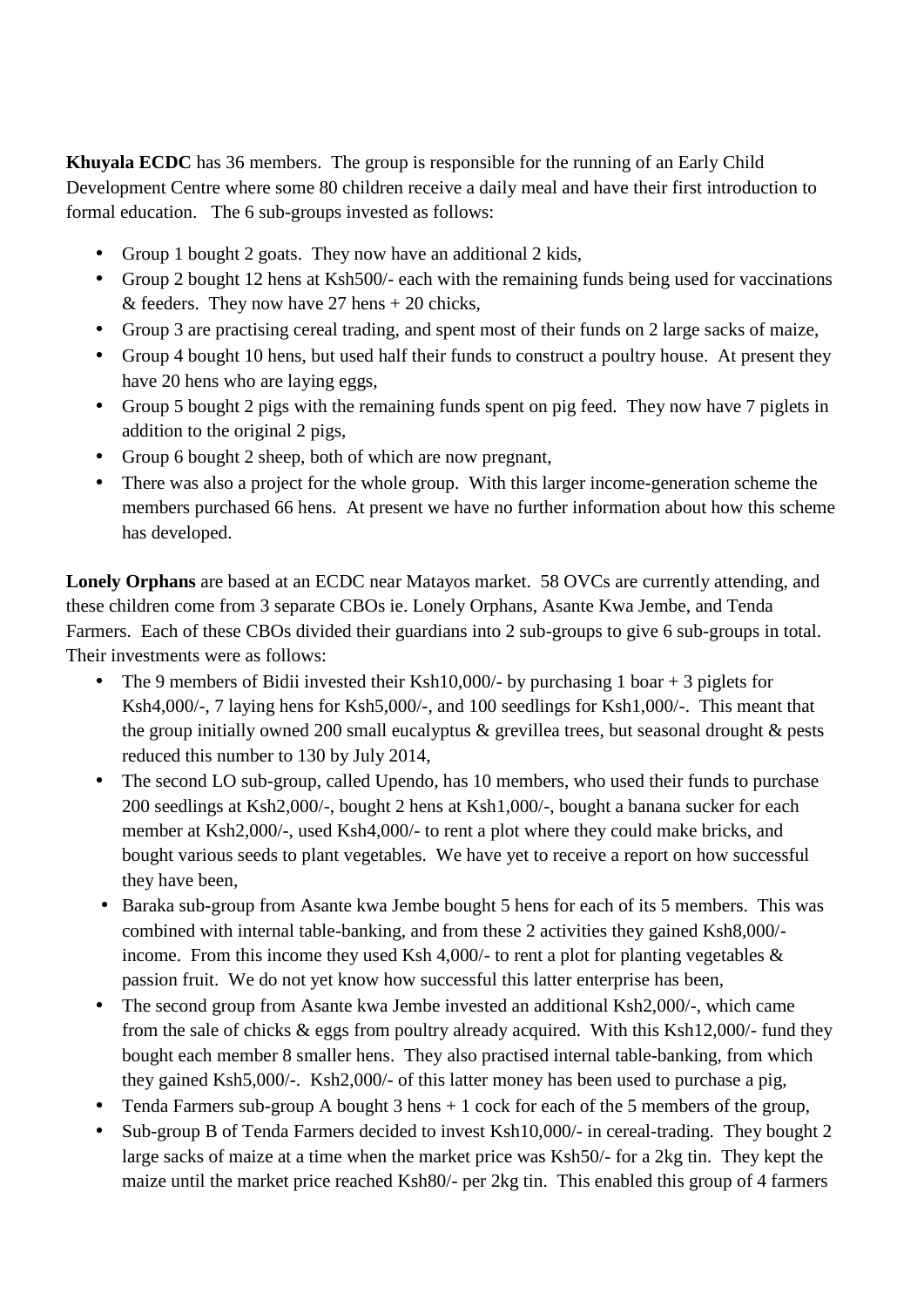to gain an income of Ksh 16,000/-. Ksh14,000/- of the income was used to buy a cow, while the remaining funds were used to purchase school uniforms.

**Mukwano Community Action for Women Development** is a large group with several activities. Relevant to the Special Orphans Programme are the following:

- Group A has a monthly subscription of Ksh 50/- per member. This is used for internal table banking and by July 2014 Ksh 7,000/- was available in the kitty. The group also has a tree nursery, from which they have gained an income of Ksh 23,000/-. Furthermore, each member of this group has received 20 seedlings to plant on their own shamba, and there in July there are still 1,500 for sale in the nursery,
- Group B used their funds mainly for poultry. By July 2014 this group had gained Ksh 13,700/ from poultry sales as well as having Ksh 4,800/- in the table-banking kitty,
- Group C is also involved in a combination of table-banking  $\&$  a tree nursery. These activities have brought a combined income of Ksh 25,000/- to the group,
- Group D invested their funds in vegetable production as well as internal table-banking. By July the group had gained an income of Ksh 7,500/- from vegetable sales & Ksh 3,000/- from table-banking,
- Group E invested mainly in an oxen & plough team, which brought an income of Ksh 15,000/ during the following rains. Ksh 5,000/- was also obtained from internal table-banking.

**Namulekhwa Wedinye** used their table-banking funds to invest in various small business enterprises e.g.

- Upenda sub-group operated on an individual basis. One person started with Ksh 4,000/ capital and sold maize. She gained Ksh 2,000/- profit from this. Another sold oil for a profit of Ksh 500/-. A third used her capital of Ksh 3,000/- to cook and sell mandazi. She gained profit of Ksh 1,200/- by June 2014. Yet another used funds to trade in fish, which gave a profit of Ksh 650/-. The fifth lady also traded in maize and gained a profit of Ksh 1,500/-. Thus, in less than one year a profit of Ksh 5,850/- was generated from initial capital of Ksh 12,000/-. This is Kenyan small-scale enterprise at work,
- Tuinuane sub-group invested their Ksh 10,000/- in cereal-trading and obtained a profit of Ksh 3,500/-,
- The 3 members of Fanya Bidii sub-group used their Ksh 12,000/- for internal table-banking, and generated only Ksh 950/- in interest,
- Lekhabaleke wako sub-group invested in a vegetable plot which gave a profit of Ksh 3,000/-.

SGG have worked with Namulekhwa Wedinye for several years, and they have proved to be one of the most reliable groups within MMO membership. However, their reports are usually very limited with officials there having problems both of English and literacy.

**New Hope Emaseno** is a group based around a small orphanage 'Gladys' Childen's Home' where some 22 orphans stay. During the early stages of this programme Gladys did not follow the example of others and contribute ie. deposit funds in the table-banking. Several attempts were made to encourage her see the advantages of implementing an income-generation scheme rather than constantly looking for donations, but all to no avail.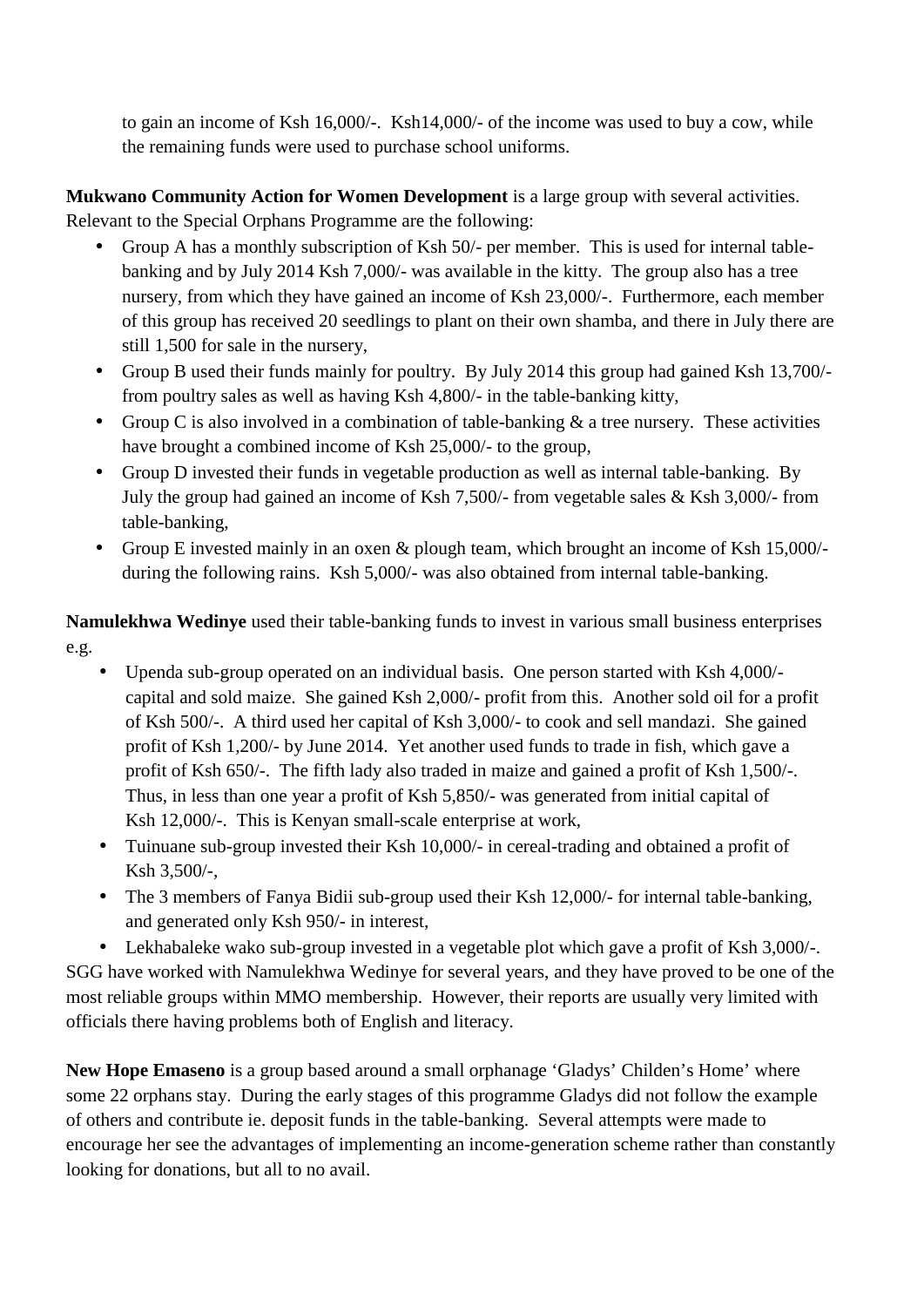After heated discussions with MMO staff it was decided to continue giving Gladys a small feeding allowance but to exclude New Hope Emaseno from the table-banking part of the programme. The only other benefit Gladys received was 22 banana suckers, one for each orphan in her care. In 2014 Gladys began to see the advantages of income generation activities, and when the Treedom tree planting scheme began in March 2014 she became an active tree-planter. By November 2014 she had planted 400 Grevillea within her shamba.

**Siguli Orphans Centre** has been a partner with SGG for several years. The main activities in the past have been feeding the 35 children who come daily to the Centre, tree-planting and various table banking schemes. The most recent scheme was a successful poultry project, and in October 2013 the group members decided to use Special Orphans Programme to expand that particular project. Thus, it is impossible to which benefits accrued from the present SOP scheme and which derived from the previous table-banking. Nevertheless, the group reported that they had collectively 190 poultry in November 2013, whereas by June 2014 they had 257 with a further 81 sold since the previous November. Concerning the 3 sub-groups of OVC guardians:

- The 6 members of Group A had 79 poultry,
- Group B reported having 88 poultry,
- Group C reported having 75 poultry.

**Siritanyi** is a loose group who care for some 50 children. 16 of these children are under the care of one woman who is the dominant and most skilled member of the group and also Treasurer of MMO. Several of the women in this group preferred to work on their own rather than work as a small group. Their low initial investment and subsequent low profits suggests that this is not the best policy for income-generation schemes. This approach to development produced the following results:

- Julia Ojwang invested Ksh4,000/- in her timber workshop. By June 2014 she had made a profit of Ksh3,000/-. Ksh2,000/- of this enabled one 13 year old orphan to pay school fees, and thereby attend Standard 8. The remaining Ksh1,000/- enabled Julia to open a small teashop selling mandazis etc,
- Anne Fundia used her Ksh4,000/- investment to start cereal-trading. She makes a profit of Ksh 450/- on each maize sack. Two other members are engaged in this cereal trading, but again profits are low,
- Tabitha Otieno was the only member of Siritanyi to make a substantial investment, which was used to develop tomato production in a greenhouse. The tomatoes were something of a failure, because the supporting frames proved to be inadequate. Nevertheless she gained an income of Ksh15,000/-. Now she is experimenting with sukumawiki in the greenhouse,

## **Upendo Support Group** consists of 25 members.

 on 29/3/2014 members were given 200 fruit trees ie. 8 trees each. These were mangos, avocado or bananas intended to improve nutrition within the household,